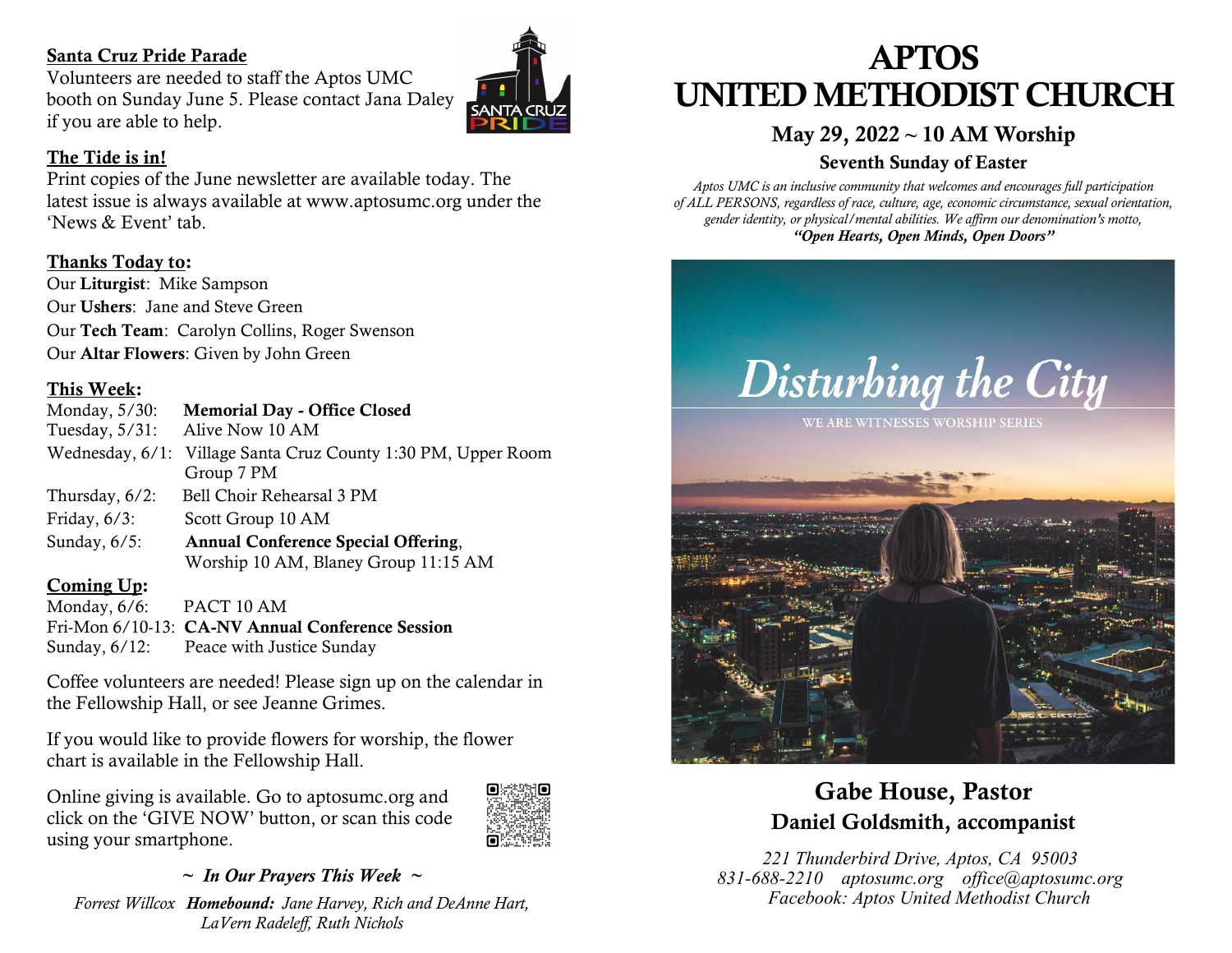### *Order of Worship*

### *Gathering Music*

*Call to Worship* Risen with Christ, let us seek the realities of the Spirit. Our life is hidden with Christ in God. He who descended is also ascended far above the heavens, that he might fill all things. When Christ, our life, appears, we shall appear with him in glory! Alleluia!

*Prelude*

*Announcements*

*Passing of the Peace*

*Opening Hymn* #302 *(v 1,5,6)* "Christ the Lord Is Risen Today"

#### *Opening Prayer*

Gracious God, the king of glory, you have exalted your Son Jesus Christ with great triumph to your kingdom in heaven. Do not leave us comfortless, but send us your Holy Spirit to strengthen us, and exalt us to that place where our Savior Christ has gone before. Amen.

#### *Children's Time*

#### *Prayer for Illumination*

Lord, open our hearts and minds, by the power of your Holy Spirit, that as the Scriptures are read, and your Word proclaimed, we may hear with joy what you say to us today. Amen.

| Scripture                       | Acts 16:16-34 NRSV                |             |
|---------------------------------|-----------------------------------|-------------|
| Sermon                          | "Disturbing the City"             | Pastor Gabe |
| <i>Hymn</i> #312 ( $\nu$ 1,3,4) | "Hail the Day That Sees Him Rise" |             |
| Concerns and Prayers            |                                   |             |

# *Confession and Pardon*

### Merciful God, forgive us when we fail to respond to your call with faith, when we are shackled by our narrow understandings of discipleship and our clouded sense of purpose, when we are frightened of the future or pull back from the demand of your calling, when we fail to sense your presence in our past, to acknowledge your grace in the present

moment, and to trust you for our future. We stand together as your disciples, seeking renewed and renewing faith. Touch us now with your Spirit. Amen.

### *Offering*

| Doxology # <b>94</b>            |  | "Praise God, from Whom All Blessings Flow" |
|---------------------------------|--|--------------------------------------------|
| Prayer of Dedication            |  |                                            |
| The Lord's Prayer               |  |                                            |
| Closing Hymn $\#2115$ (v 1,3,4) |  | "Christ Has Risen"                         |
| <b>Benediction</b>              |  |                                            |
| Postlude                        |  |                                            |